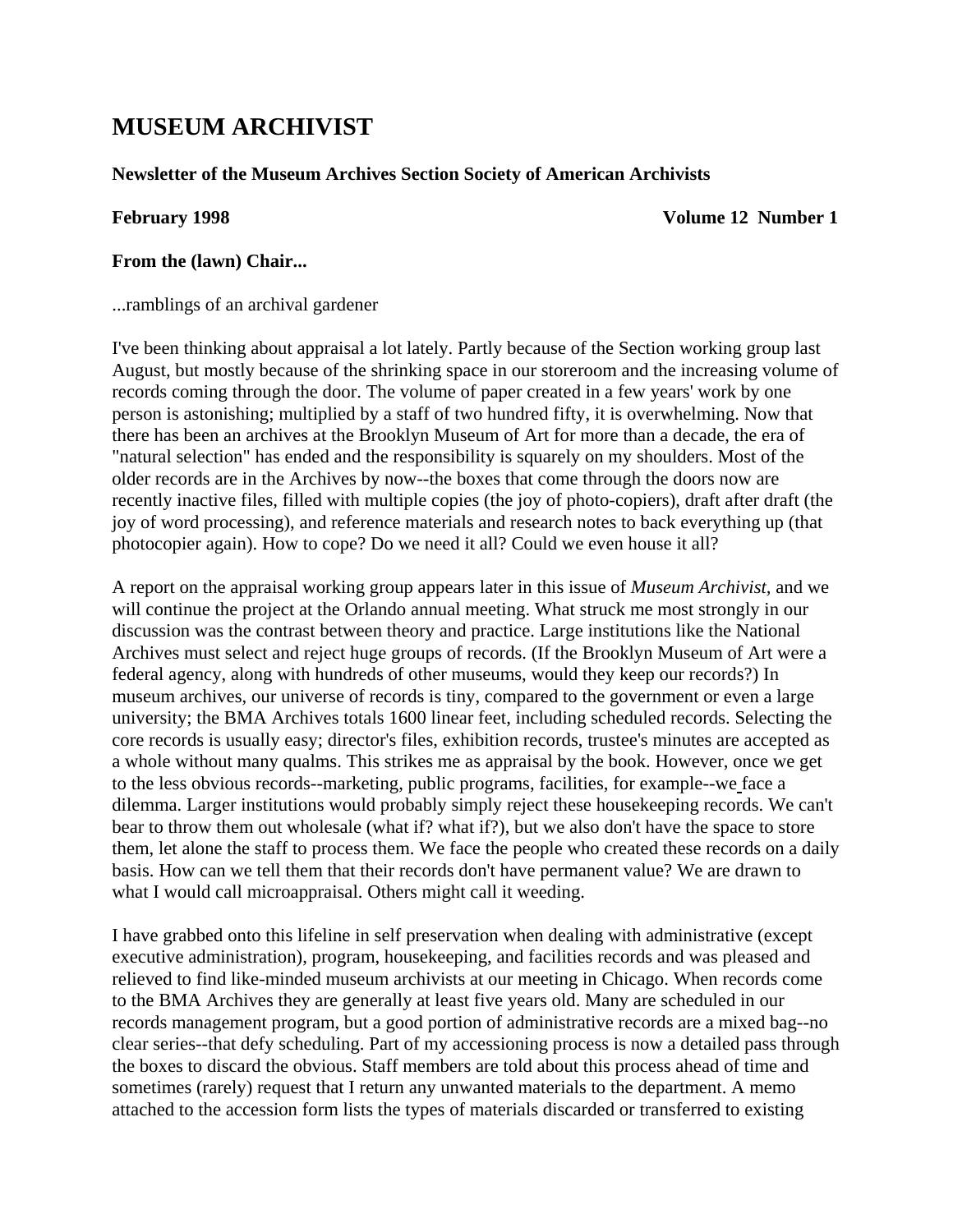collections (such as ephemeral publications, minutes, the library). We have preliminary appraisal guidelines for various types of records, identifying what will be discarded.

This seems to be working. I can generally reduce accessions by at least 25%, sometimes more; the process adds a few hours to accessioning but saves shelf space permanently. So far, we have not had any call for materials that were discarded. (Indeed, the records that are being weeded are administrative records that are rarely called for, except by the creating depart-ment.) When the records are eventually processed, we can refine the files even more by defining core documentation for each museum activity and selecting materials that fit those criteria. This process was developed very slowly (I certainly would not have felt competent to discard materials in my first few years as archivist) and documented each step of the way in procedures files and on accession records.

The chance to communicate with others working under similar circumstances that we experienced in the appraisal working group brought out issues that many of us have struggled with in isolation. I hope our continuing work will help all of us move toward logical selection for the records of our institutions. For every 'weed' pulled, there will be more room on the shelf for another box of the good stuff and less puzzlement and drudge work for the people who take over where we left off.

I"ll look forward to seeing many of you in Orlando, where we'll continue our discussion of giving up keeping things 'just in case,' relying instead on establishing logical documentation strategies and clear procedures.

Deborah Wythe Brooklyn Museum of Art

#### **SECTION BUSINESS**

**Museum Archives Section Annual Meeting Saturday, August 30, 1997 10:30 am-12:30 pm Chicago, IL** 

Section Officers Present: Chair: Deborah Wythe Newsletter Editor: Paula Stewart Recording Secretary: Marisa Keller

Deborah Wythe (Brooklyn Museum of Art) called the meeting to order at 10:30 am and welcomed the approximately 50 attendees.

Deb then introduced Lynda DeLoach, who is serving on the Program Committee for the 1998 meeting, to be held in Orlando, Florida. Lynda reported that program session proposal forms are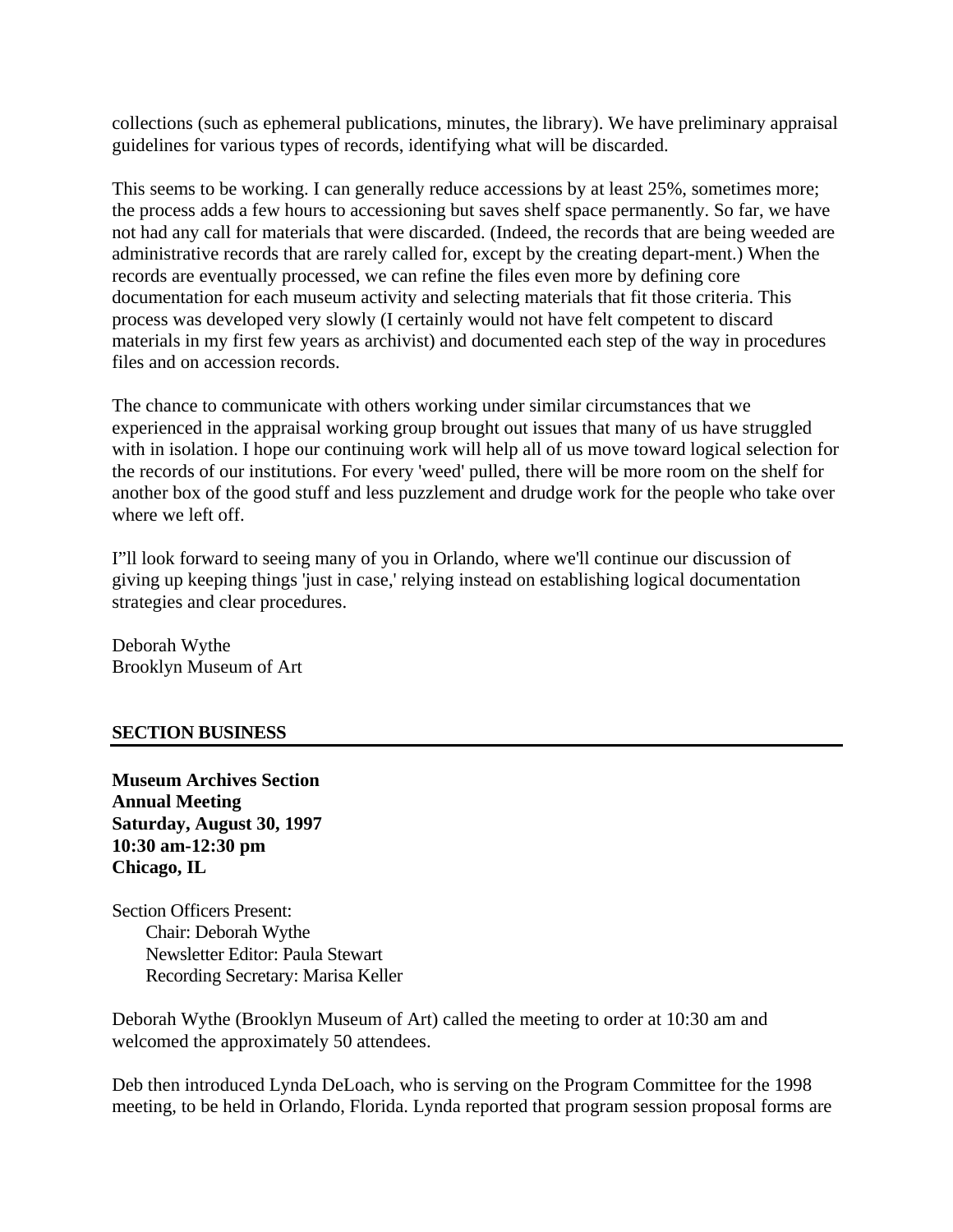available and, although there is no overall theme to the meeting, there are several issues that could be addressed in sessions (recreation and leisure, sports, and others). She wanted the Section members to be aware that the sessions will be reduced from the usual two hours to one and a half hours in order to promote more interaction among archivists. Attendees at the Orlando meeting will be encouraged to dress casually. She reminded those submitting session proposals that the Program Committee encourages people to make sure proposals are complete since the Committee does not consider incomplete proposals.

Deb then asked everyone to introduce themselves, giving their name and institutional affiliation.

Karen Jefferson, a representative from SAA Council, reported that Council is looking into a reorganization of the section/roundtable structure and more will be forthcoming on this issue. There are three new SAA Task Forces: the Task Force on Diversity, the Task Force on Dues and Member Benefits, and the Task Force on the SAA Annual Meeting. She stressed the need for input from SAA members on all these issues.

Deb then turned the meeting to a discussion of SAA's publishing priorities. Laurie Baty (NHPRC), who serves on the Publication Board, reported that there is an active publishing program. The Board was asked to examine a list of SAA materials published since 1977 that are still in print for possible projects. Laurie had selected *Museum Archives* by William Deiss and asked if the Section felt it necessary to reissue the publication. Laurie stated that David Bearman had been suggested as a possible author of a new museum archives publication. The general consensus among Section members was that a new manual should be written and that a Section member should write it. Maygene Daniels (National Gallery of Art) has expressed an interest in writing a book of this nature, and she will pursue the project with SAA. Laurie will report to the Publications Board by December 30, 1997.

Moving to the *Museum Archivist*, Deb thanked Paula Stewart (Amon Carter Museum) for her hard work and Bart Ryckbosch (Art Institute of Chicago) for mailing the last issue of the newsletter to non-SAA members. The Art Institute has agreed to publish the newsletter. Paula thanked everyone who had submitted news and articles for the newsletter and asked for submissions for upcoming issues.

A discussion of the structure of the Section and how annual meetings are conducted resulted in the determination that the entire Section's discussion of issues (the format used at the 1996 annual meeting) is more productive than dividing into the traditional 3 working groups for discussions.

Elections for the two positions to be filled, Vice Chair/Chair Elect and Education Chair/Session Shepherd, were postponed until the end of the meeting so people could get to know each other and could consider volunteering for a position.

After some discussion the Section decided to pursue the following activities:

1. Submit session proposals. Sarah Demb (Peabody Museum of Archaeology & Ethnology, Harvard University) volunteered to be Education Chair and be responsible for submitting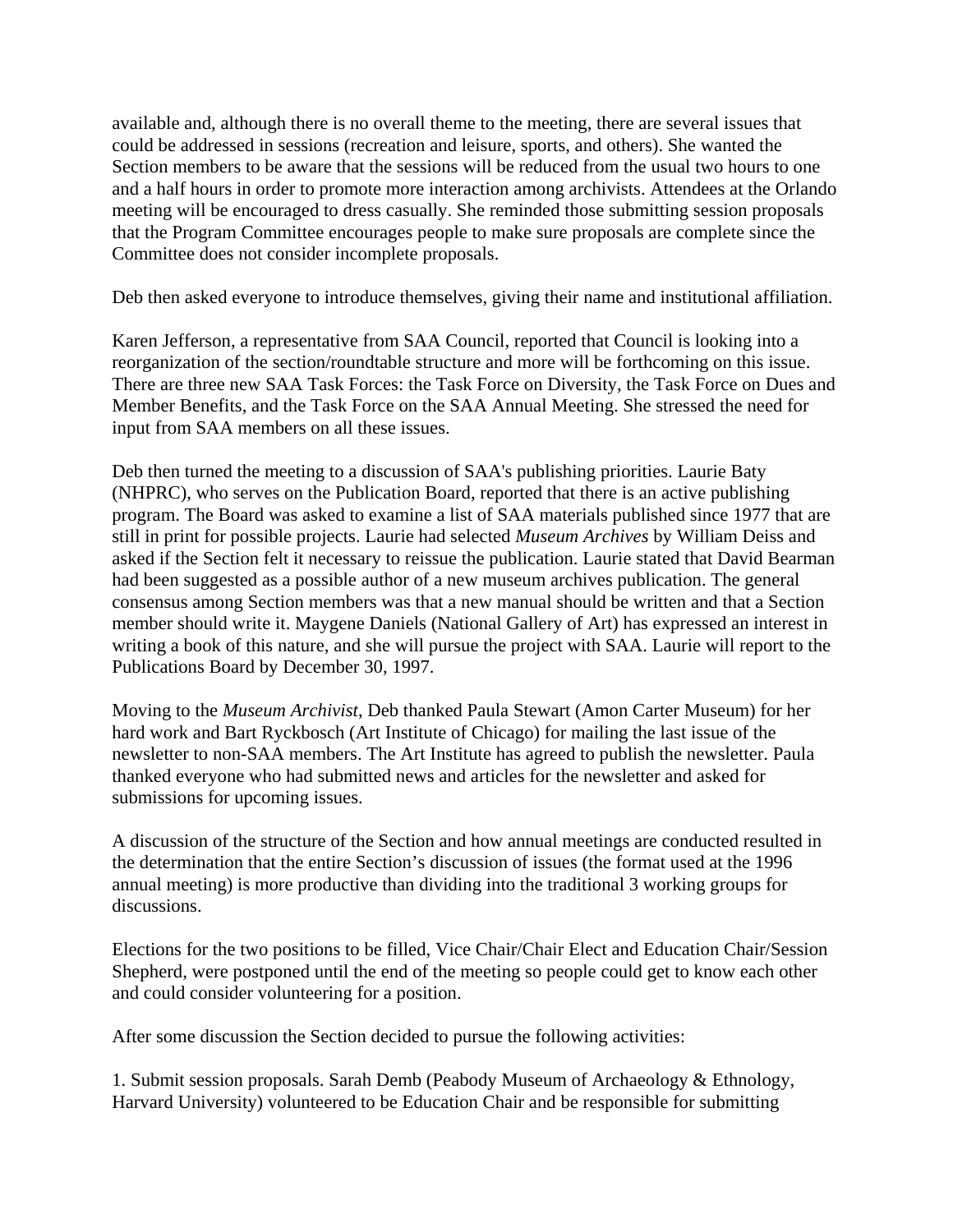proposals. Session topics for consideration included art collectors; historic sites, architecture, and restoration (a reworking of last year's submission on museum architecture); institutional visions/purposes vs. realities (changes in communities and purposes of museums); leisure activity museums, possibly spotlighting the Baseball Hall of Fame in Cooperstown, a racing museum, and a boating museum; marketing and popularization (with the Performing Arts Section); what to do with art in an archives; descriptions of artifacts (with the Description Section); and Popular Culture: Andy, Marilyn, Elvis, Mickey, and Pocahontas.

2. Review the "draft guidelines for museum archives" with an eye towards revising and publishing them with the Section's endorsement. Mary Elizabeth Ruwell (Pikes Peak Auto Hill Climb Museum), Polly Darnell (Shelburne Museum), Paula Stewart, and Deb Wythe will work on this.

3. Creating a museum archives listserv. Sarah Demb and Deb Wythe will work on this.

4. Organize another working group to be held at the 1998 meeting. The topic will be Appraisal, Part 2.

5. Work on updating the Museum Archives Section directory. Determine who will fund production/mailing.

Donna Longa DiMichele showed a video of the new Mashantucket Pequot Museum and Cultural Center, which is scheduled to open June 1, 1998.

New officers were elected: Ann Marie Przybyla (Cleveland Museum of Art), Vice Chair/Chair Elect and Sarah Demb, Education Chair/Program Shepherd.

The meeting was adjourned at 12:30

Marisa Keller The Corcoran Gallery

#### **From the Editor**

Lots of great things are happening for the Section. My big news is that the Heritage Forum on the Canadian Heritage Information Network currently is hosting the newsletter on the CHIN website. You can access it at <http://www.chin.gc.ca/Resources/Forum/e\_forum.html>. The newsletter remains in "Feature Articles" for 15 days after it is loaded and then moves to "Newsletter" under "Resources" after that. The September 1997 issue and this issue are loaded. (You'll notice a difference between them. September was a test from which I gained some valuable experience.)

The Section thanks CHIN for making this resource available. I would like to add special thanks to Wendy A. Thomas, Project Director, Heritage Forum, who informed Deb of the site and then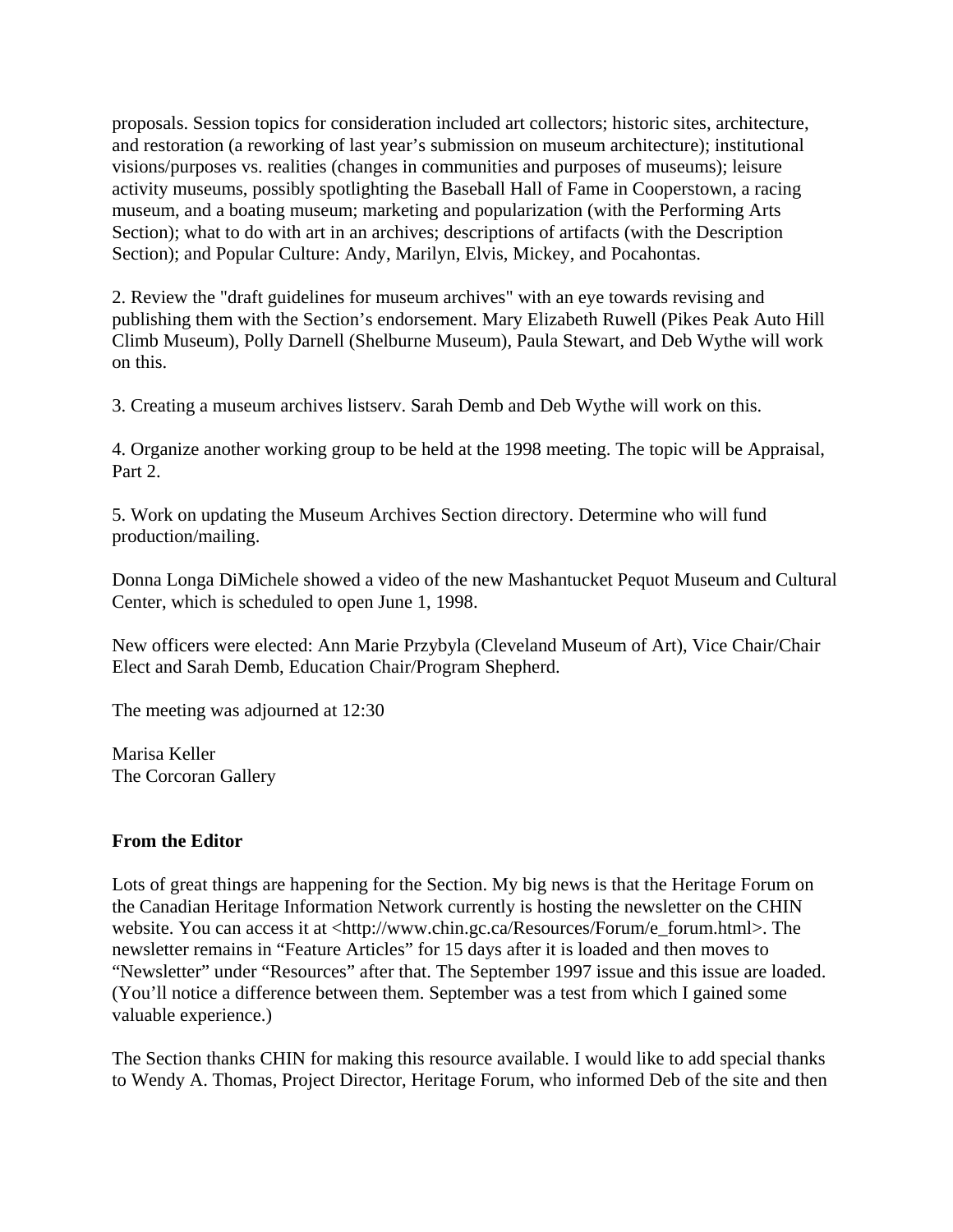walked me through the process of loading the newsletter. The September issue was loaded in less than 20 minutes (instruction time included!) and required no special reformatting.

The Heritage Forum is one of the pro-fessional resources offered on the Canadian Heritage Information Network. I've done some exploration and have seen nowhere near all of the materials they offer. Be sure to check it out.

Paula Stewart Amon Carter Museum

#### **Museum Archives Section Session Proposals For Orlando**

The Museum Archives Section had a great brain-storming session in Chicago and submitted the following session proposals for the SAA Annual Meeting in Orlando, August 1998:

"Archives for Champions:" This session will discuss preservation and outreach using examples from baseball, yachting, and car racing collections. Museum archivists will talk about the influence of collectors in setting outreach priorities. A conservator will talk about preservation priorities using examples from his work with baseball collections. All speakers will use great slides. Participants: Mary Elizabeth Ruwell, PikesPeak Auto Hill Climb Museum; Gary Albright, Northeast Document Conservation Center; Fred Calebretta, Mystic Seaport Museum.

"Architectural Records and Institutional Profiles: Assessing Changes as Organizations Evolve" (co-sponsored by the Architectural Records Roundtable): Architectural records can be used to understand how institutional profiles and values are expressed, and, more to the point, to understand how they are redefined. Changes in institutional profile are often expressed through a reconfiguration of the landscape space and physical fabric of the buildings of the Institution. Using museums as case studies, the participants will show how--through the use of architectural records--one can understand the ways that institutions define and redefine their public profile. Participants: Paul Theerman, Smithsonian Institution, Chair; Polly C. Darnell, Shelburne Museum; Jonathan Dembo, Cincinnati Museum Center; Ann Marie Przybyla, Cleveland Museum of Art. [*Editor's note: We have learned that this proposal has been accepted.*]

"Diamonds in the Rough: Documenting the Collection of Fine Art:" This session will highlight and explore the art related papers in the manuscript collections of three prominent Americans: William Wilson Corcoran (1798-1888), Henry Clay Frick (1849-1919), and Nelson A. Rockefeller (1908-1979). In addition to their well-known achievements, each also amassed large and important art collections. A great deal of the documentary sources not only records personal dealings with the art world, but also relationships with artists and dealers, as well as other wellknown collectors. We intend to explore the diversity and depth of these documents and how they relate to scholarly research and the papers' impact on the area of art and patronage as well as those of the individuals they represent. Participants: Maureen Melton, Museum of Fine Arts, Boston, Chair; John LeGloahec, Rockefeller Archive Center; Marisa Keller, Corcoran Gallery of Art; Steve Hussman, The Frick Art and Historical Center. [*Editor's note: We have learned that this proposal has been accepted.*]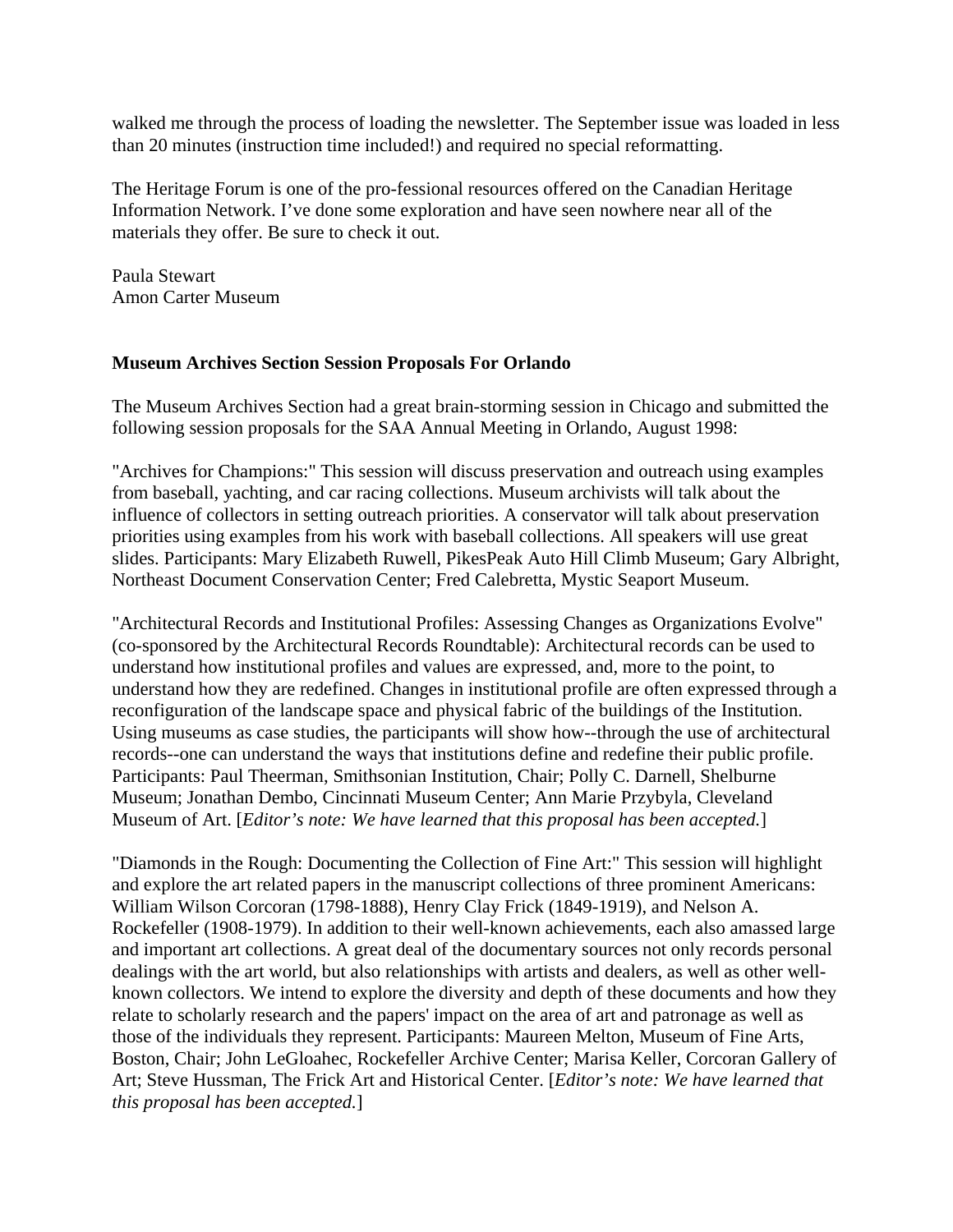"Art in the Archives: Procedure and Policy:" The session will be presented in two parts. The first, led by a conservator, will give practical advice on caring for the art in archival collections. The second, led by an experienced archivist, will present insight into making policy decisions. The purpose of the session is to help archivists manage works of art, particularly non-paper based materials, found in archives. Participants: Susan Koutsky, The National Museum of Woman in the Arts, Chair; Alexandra Klingelhofer, Museum of Arts and Sciences; Paula Stewart, Amon Carter Museum.

Sarah R. Demb Peabody Museum of Archaeology & Ethnology, Harvard University

# **Museum Archives Section Listserv Up And Running**

The Museum Archives Section now has a listserv open to all who wish to join our on-going discussions. It is our hope that the listserv will make it possible for a greater number of archivists and other persons interested in museum archives to join in a dialogue. The unmoderated list is managed by Sarah R. Demb, Museum Archivist at the Peabody Museum of Archaeology and Ethnology, Harvard University.

To subscribe to SAAMUS-LIST send a message to <majordomo@fas.harvard.edu>. The message should read "subscribe [your email address] SAAMUS-LIST". Postings to the list should be mailed to <saamus-list@fas.harvard.edu>.

We look forward to your posts!

Sarah R. Demb Peabody Museum of Archaeology & Ethnology, Harvard University

#### **Volunteers Needed**

Looking for a way to be more involved in the Section and get to know your colleagues? Here's your chance! We need volunteers to update the Museum Archives Section directory. Responsibilities include compiling the information and printing and mailing the directory. Contact Deb Wythe for more information.

# **NEWS, NOTES, & ANNOUNCEMENTS**

**Prospect Park Archive Receives Award**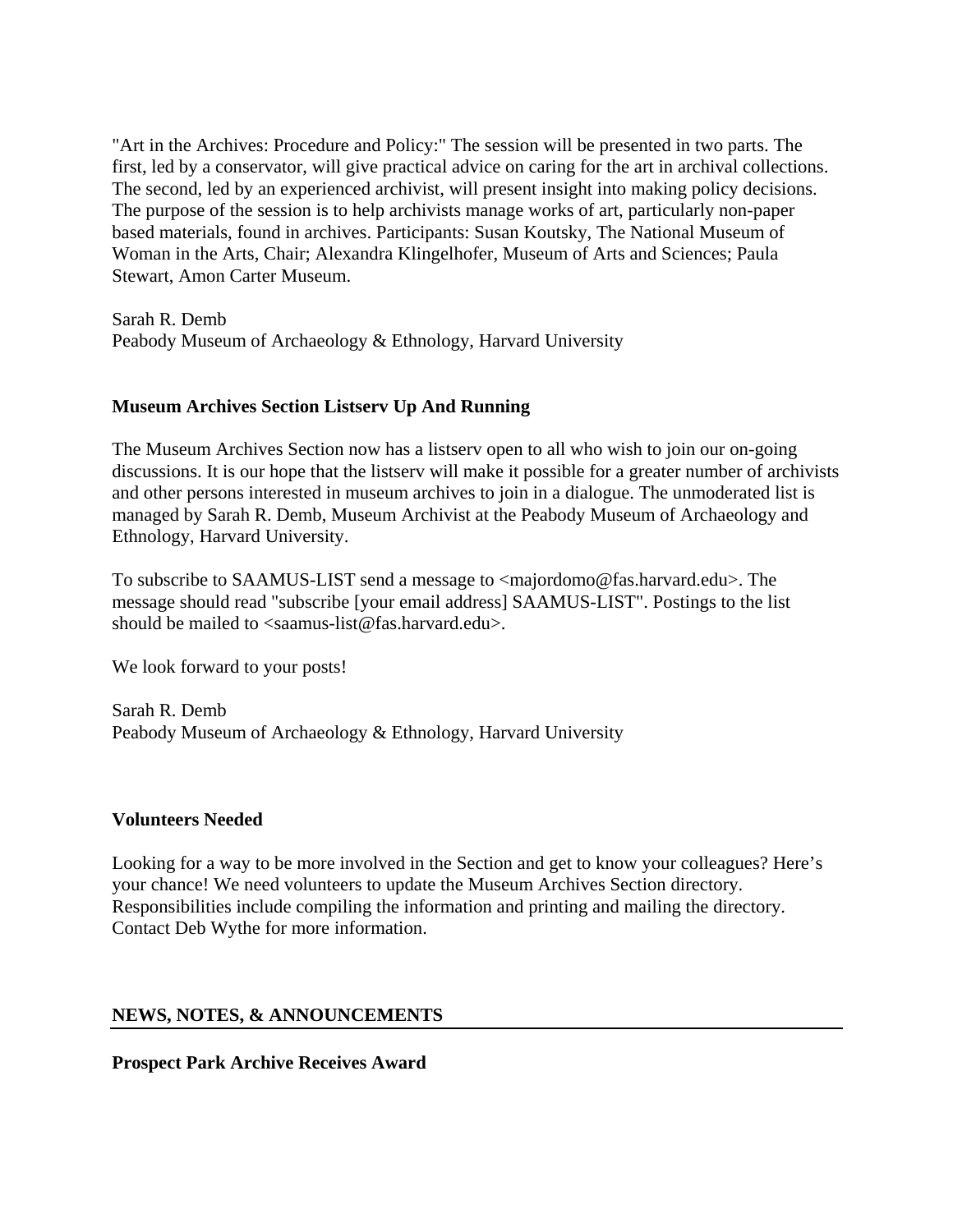The Archivists' Roundtable of Metro New York recently awarded Prospect Park Alliance for its innovative use of an archives and its application of archival resources toward restoration of the Park's original landscape design.

Historic photographs, maps, and text from letters by Frederick Law Olmsted have been used in the reconstruction of rustic bridges, deteriorated waterfalls, and historic vistas within the Park's woodlands. Prospect Park Alliance President Tupper Thomas said, "The archive has played a crucial role in the restoration of Prospect Park's landscape. We're honored to receive this recognition as we embark on creating a resource that has proven to have significant value for the Park's designers, as well as for the general public." Past awardees in this category include Henry Hampton, Executive Producer of the documentary film *Eyes on the Prize*, and Ruth Abram of the Lower East Side Tenement Museum.

The Prospect Park Alliance Archive was underwritten by Einhorn & Company and is maintained through funds generated by Prospect Park Alliance annual membership dues. For additional information, see the website at <www.prospectpark.org>.

from a press release

# **Institutional Anniversaries Discussed at Archives Conference**

A session entitled "Celebrating Institutional Anniversaries" was on the program for the Fall, 1997 Mid-Atlantic Regional Archives Conference in Wilmington, DE. Speakers presented case histories of three recently concluded celebrations. Charles St. Vil, of the New York Times Company, reported that the net effect of the work done for the celebration, and its accompanying materials, brought about needed and hoped-for change in staff attitudes. The Archives are now appreciated as a valuable information provider, rather than a static custodial department. Use of the Archives has increased. Activities described included a publication, and a picnic for the staff on 42nd St. Collaborative exhibitions were held at the Museum of Modern Art, the Pierpont Morgan Library, the New York Public Library, and the American Museum of Natural History.

John Panter, of Trinity Church of the City of New York, reported that the church planned a tercentenary celebration with the goals of giving something back to the original grantor (the Church of England) and to other Episcopalian churches. He emphasized the importance of a strong mission statement for the project before commencing. Several specific activities described were a publication on the church and its building, a "Book of Days," and a time capsule.

Gino Francesconi, of Carnegie Hall, described how the building renovations of the late 1980s were a catalyst for the foundation of the Archives. As it became clear that valuable information could be found in archival material such as programs, concert schedules, and architectural drawings, the need for a single repository for these items was recognized. The Public Relations officer, seeing that an archivist could build and maintain such a collection, was instrumental in publicizing its needs. Donations came in from many sources, and the Hall's history was saved.

Cheryl Leibold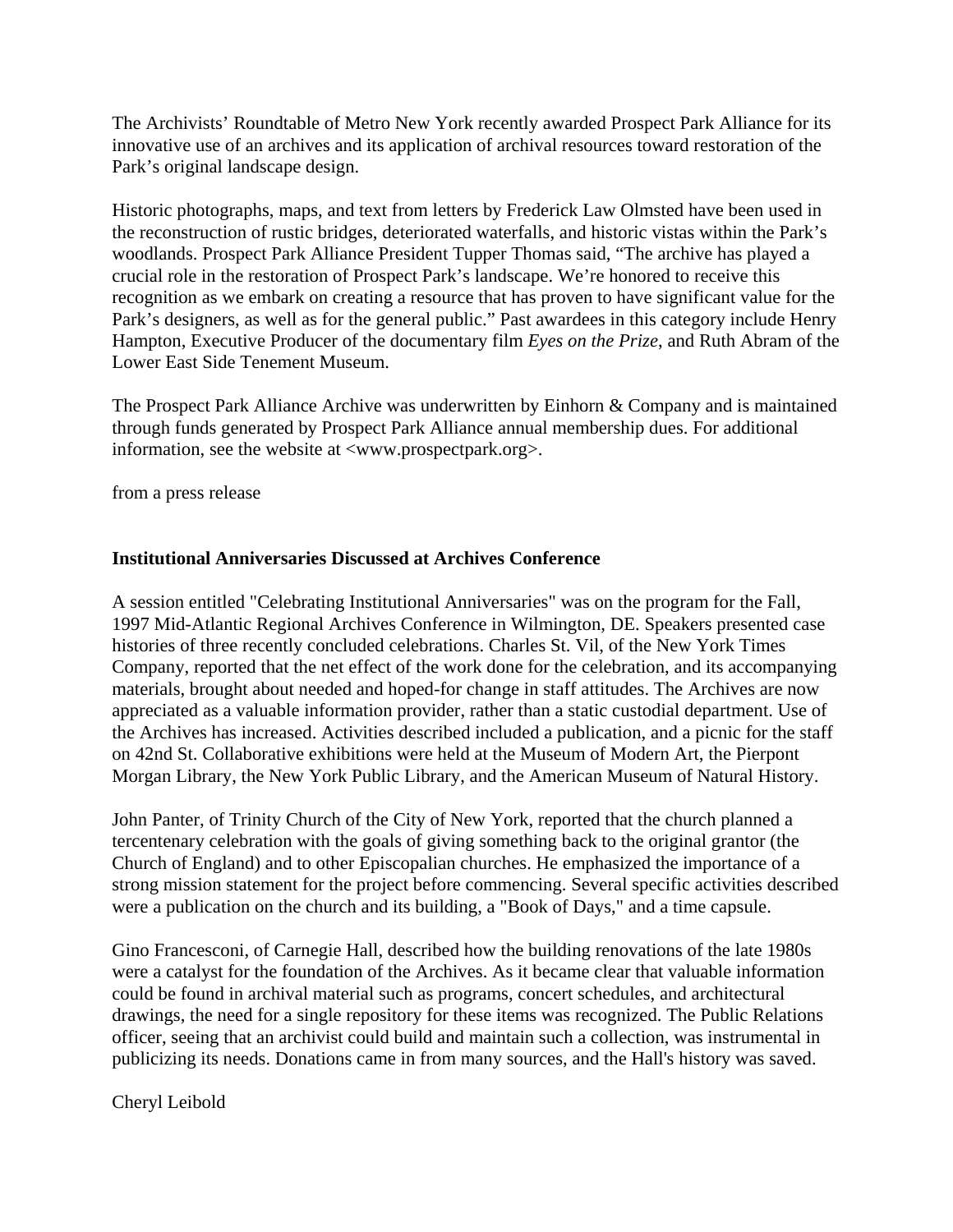Pennsylvania Academy of the Fine Arts

# **Summer 1998 Marks Annual Native American Celebration at Regional Museum**

The Museum of Northern Arizona announces the 1998 schedule for its annual Heritage Program, a summer celebration honoring the creativity of Native American artists of the Colorado Plateau and offering visitors the opportunity to experience these cultures. The Heritage Program is May 23 through September 14, 1998. During the opening weekend of the Program, the Museum will have its third annual Spring Youth Arts Celebration. Other special events include a special changing sales exhibit, *Enduring Creations: Masterworks of Native American Art*, and Native American Marketplaces.

For additional information contact Michele Madril at 520-774-5211, x216 or access the museum's web site in early 1998 at <mna.mus.az.us>.

from a press release

# **Process: Documentation & Fragments From The Mattress Factory Archives**

The Mattress Factory announces a new exhibition, "Process: Documentation & Fragments from the Mattress Factory Archives," showing through March 22, 1998, in its satellite gallery at 1414 Monterey Street. This exhibition occupies all three floors of the converted turn-of-the-century grocery store, which is nestled in the historic Mexican War Streets of Pittsburgh's North Side.

Through an arrangement of objects, models, sketches, artists' handwritten notes, materials lists, and photographic documentation, "Process" reveals the working methods of 33 of the over 100 artists who have created installation works at the Mattress Factory in the 20 years since the museum's inception. The exhibition constructs an historical view of the Mattress Factory as a site for working artists and presents a "behind the scenes" view of the process through which finished art works are created.

Accompanying documentation--books, binders, exhibition guides, videotapes of artists working, and a touchscreen computer guide to the museum's past works--is provided for visitors' exploration. Some of the fragments in "Process" include: muddy shorts from Kim Jones "Mudman" (1990) performance; preliminary sketches and snapshots for Greer Lankton's "It's all about ME, Not You" (1996); handwritten instructions for the care and feeding of live canaries in Ann Hamilton's "offering" (1991); the random schematic used to dictate the daily rearrangement of 48 wall-hung works and 6 chairs over 103 days in John Cage's "changing installation at the mattress factory" (1991); and a videotape showing Meg Webster and Mattress Factory staff constructing Webster's "Untitled" installation (1984), during which the surprise collapse of a large earthen sculpture being built inside the gallery forces the artist to modify her original plans.

Gallery hours are Tuesday-Saturday, 10 a.m. -5 p.m., and Sundays from 1-5 p.m.. For more information please call 412-231-3169 or visit <www.mattress.org> on the world wide web.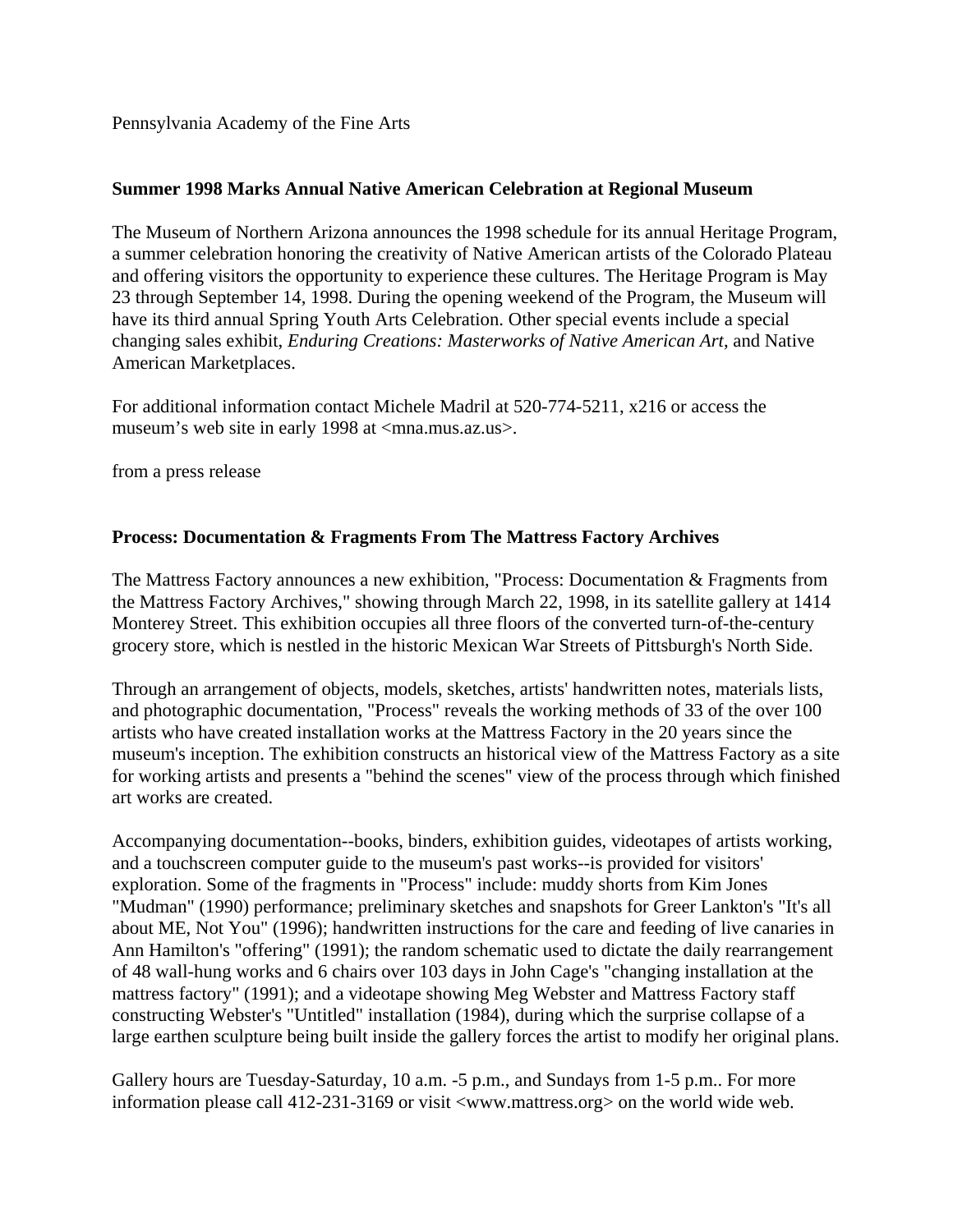from a press release

#### **REPORTS**

#### **MOMA Oral History Program Progress Report**

In 1991 the Museum Archivist announced the award of a grant to The Museum of Modern Art for the creation of an Oral History Program. The Program is conducted under the auspices of the Museum Archives and is continuing with great success.

The Museum of Modern Art Oral History Program was established in 1990 with support provided by the National Endowment for the Humanities and the Estate of Morris Leverton. Having completed its initial objective to produce forty interviews documenting the history of the institution and its profound influence on twentieth-century art and culture, the program continues, thanks to generous contributions from other sources, including the Museum's Contemporary Arts Council, the Trustee Committee on Archives, Library, and Research Support, and Trustee Joanne Stern.

The Chief Archivist was inspired to create an oral history program after attending an SAA workshop, "Oral History in the Archives - An Introduction" in 1987, co-moderated by James E. Fogerty of the Minnesota Historical Society, and reading his article "Filling the Gap: Oral History in the Archives." (*American Archivist*. v.46, n.2, Spring 1983)

The goal of the program has been to supplement and complement the Museum Archives' rich documentary holdings with first-hand observations, recollections, and reflections of people who have long been closely associated with the Museum. Taken together, documentary material and the more private histories of individuals enrich and inform each other and add invaluable depth to the historical record. The Museum of Modern Art Oral History Program has added a unique body of material to the history of twentieth-century art and provides the foundation for future analysis of American culture and its institutions.

The program operates as follows: A professional oral historian, hired as part of the original grant, works with the Chief Archivist compiling a series of questions for the interviewee that are designed to trace the historical role of the Museum and its activities in the twentieth century. The goal is to have each interviewee respond as freely as possible to the questions. While participants are solicited based on their association and direct relationship to the Museum, current staff members cannot take part until they retire. Prior to the inception of the program and with the assistance of the General Counsel's office, the Museum Archives authored a Deed of Gift and a Rights and Restrictions Clause. Once signed by the interviewee, these documents transfer copyright of the final manuscript to the Museum while permitting the interviewee the freedom to restrict certain pages or an entire manuscript for a designated length of time.

As of December 1997, forty-nine interviews have been completed. Participants have included Museum Trustees and former staff, dealers, collectors, donors, artists, and others in the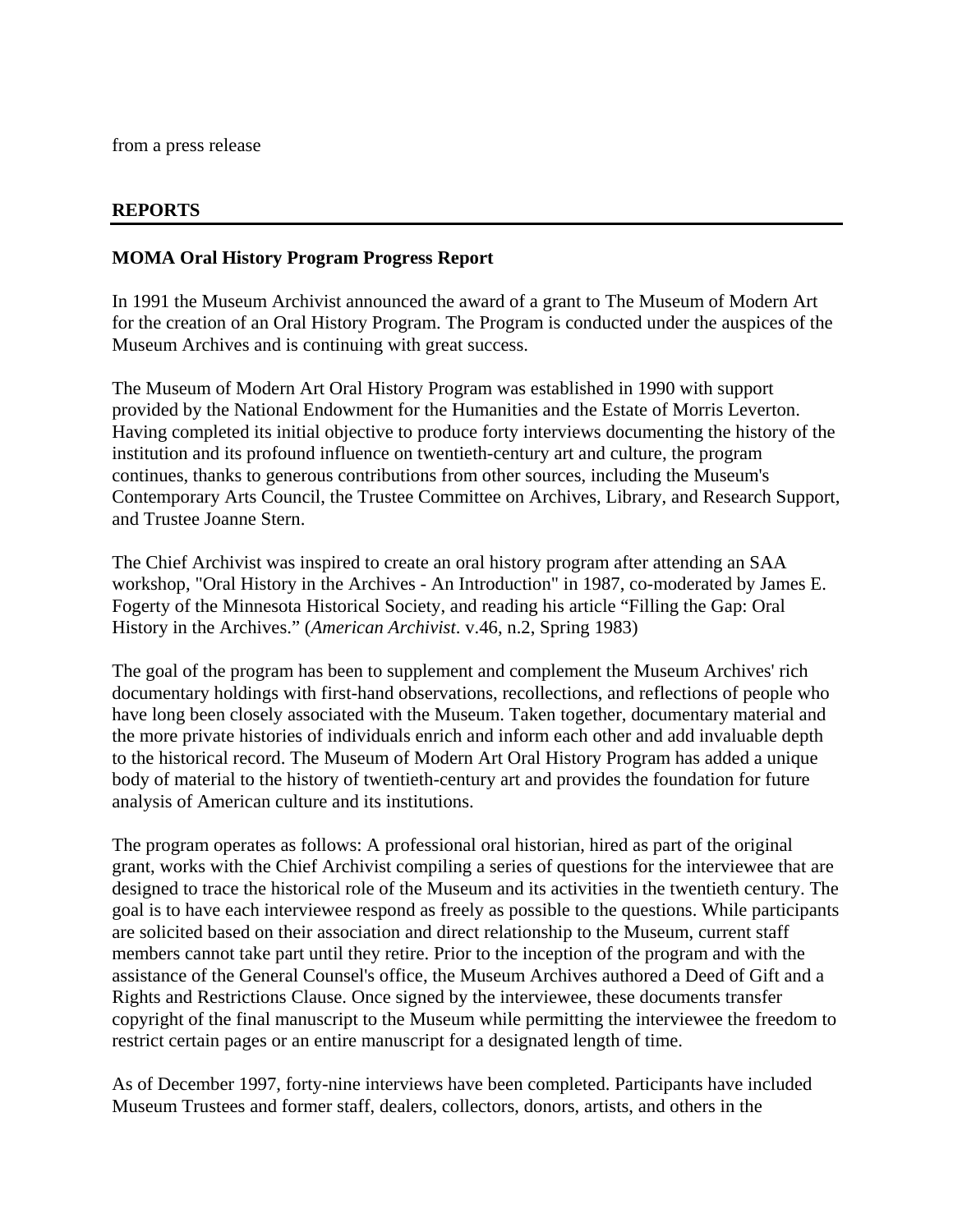contemporary art world. Interviews with Celeste G. Bartos, Leo Castelli, Mildred Constantine, Elaine Dannheisser, Grace Glueck, Richard Koch, Jasper Johns, Philip Johnson, Sol LeWitt, John Rewald, Eloise Ricciardelli, Louise Bertram Smith, Joanne Stern, and Edward M.M. Warburg are among those most regularly requested by researchers. Two interviews currently are in progress; seven are anticipated to begin in the future, including one with the Museum's former Director, Richard E. Oldenburg. As long as funding permits, other interviews will be solicited. Five invitations to participate in the Museum's program have been declined, for reasons as diverse as the subject is writing his or her autobiography, or the subject firmly believes that he or she has nothing to add!

One of the primary tasks of the Mellon Fellow/Archives Assistant is to track the process, progress, and the details associated with each oral history from its inception to its completion. An Oral History Logbook is used to record everything from the letter of solicitation to the letter of thanks, from the transcribing to the indexing. The Mellon Fellow culls information from primary resource material in the Museum Archives and generates background information on the interviewee for the oral historian. After an interview is completed on tape and a transcription is made, the transcript is reviewed by the oral historian for accuracy, and an edited version is sent to the interviewee for additional changes and for the purpose of placing any restrictions on the material. The Chief Archivist reads the manuscript at this stage, and the document is then indexed. The Mellon Fellow edits and inputs the changes to the final text, verifies that the indexing has been properly executed, manages the final stages of preparation of the manuscript, sends a copy to the interviewee, and arranges for proper storage and eventual user access.

Outreach, both within and outside the Museum, has been successful. In keeping with the Museum's objective to share information, the Museum Archives staff prepares abstracts of each completed interview and ensures their entry into Voyager, the Museum's Research Information Database, and RLIN, the national database of the Research Libraries Information Network. Certain key names and subjects from each index have been "tagged" in the catalogue records so that when searched on Voyager or on RLIN, individual interviews will be revealed as sources of information. The Mellon Fellow also adds to the oral history text Museum exhibition numbers, titles, and dates, when appropriate, which indicate to the reader that additional documentation relating to a particular subject, personality, or exhibition exists for consultation in the Museum Archives or elsewhere. The complete name and subject indices accompany each oral history enabling the information to be easily accessed.

The Museum's collection of oral histories is consulted regularly by biographers, art and social historians, professors, students, Museum staff, and others for a variety of research purposes. (There were seventy-five users in 1996.) For example, Agnes Gund, President of the Museum, recently quoted a humorous anecdote from the Sol LeWitt interview in a speech she gave at the opening of the Sol LeWitt prints exhibition in 1996. She relayed how LeWitt, working in 1963 as the night watchman of the "21 Building" of the Museum during the Cuban Missile Crisis, said to Alfred H. Barr, Jr., upon seeing that masterpieces were being removed to safety: "Excuse me, Mr. Barr, where these paintings are going I want to go, too." Additionally, museum personnel and architects involved in the Museum's current expansion project have benefited from reading the insightful comments of their predecessors in the oral histories of Walter Bareiss, Donald H. Elliott, Wilder Green, Philip Johnson, Richard Koch, Cesar Pelli, and Richard Weinstein.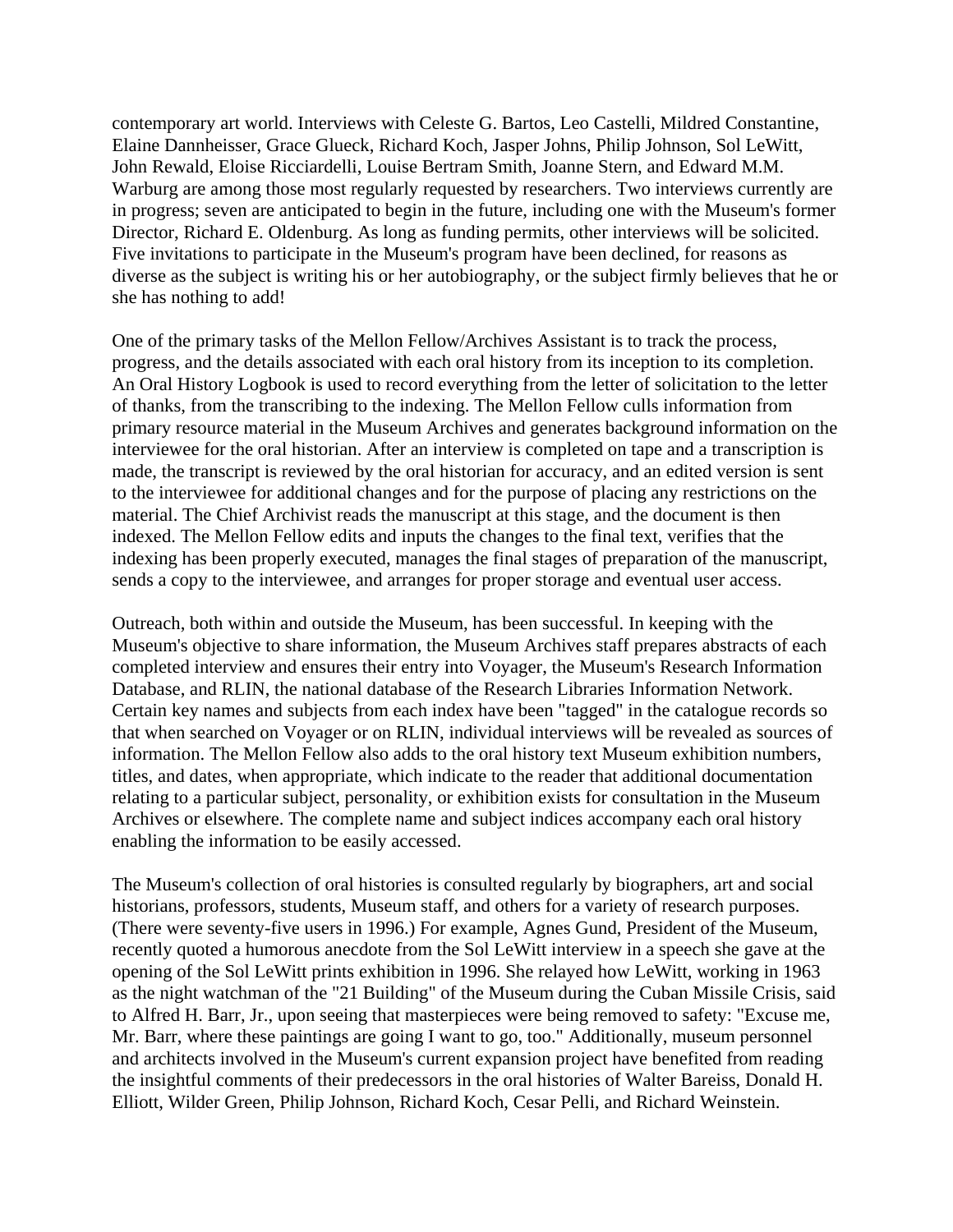Preparations currently are underway for the production of a formal Guide to the Oral History Program, which will include a synopsis of the genesis, growth, policies, procedures, and success of the Program, as well as short descriptive entries on each interview.

Final transcripts of interviews are stored at the Museum Archives as well as at the Rockefeller Archive Center (RAC), Pocantico Hills, New York, where they can be made available to researchers. Versions of the manuscript with interviewees' and interviewers' annotated notes are also stored at RAC along with the master and duplicate cassette tapes of the interview. These items cannot be made available to the public.

We hope that the Oral History Program will continue to operate as a vital and invaluable part of The Museum of Modern Art Archives, as we look forward to conducting many more interviews.

Claire Dienes Mellon Fellow/Archives Assistant The Museum of Modern Art Archives

# **A Researcher's Experience: What the Archives of the Brooklyn Museum of Art Reveals about the Growth of Art Conservation**

*[Editor's Note: Jean Portell has been researching at the Brooklyn Museum of Art, documenting the development of art conservation in the United States, and has offered to share some of her findings with us.]*

Retouching art is an activity that began long ago, possibly even when cave dwellers painted figures with ochre and carbon pigments. But it seems that not until this century did people begin to accept art preservation as a specialized field with its own ethical and educational concerns.

For a book on the history of art conservation in the U.S.A., I am collecting the evidence of this twentieth century evolution. One discovery - the focus of this article - is that the seed for our nation's first conservation program was nurtured in Brooklyn, New York. First, let me give you some background.

The Archives of the Brooklyn Museum of Art was established in 1985. Archivist Deborah Wythe and her co-workers are preserving correspondence, memos, lecture records, photographs, and scrapbooks. Just as importantly, they are typing summaries of these into computers, making it possible for inquirers like me to locate quickly pertinent files. Since 1994, I have perused all the conservation-related documents available to me. (This Archives withholds access to memoranda and correspondence of the past 25 years.)

The records of the museum's Office of the Director make lively reading. Correspon-dence from the 1920s and 1930s shows that in the early decades of this century it was typical for career artists to act also as restorers. For example, a May 25, 1933, letter to Director William H. Fox from artist Wilford S. Conrow begins, "Dear Dr. Fox: After more than 20 years of preparation, I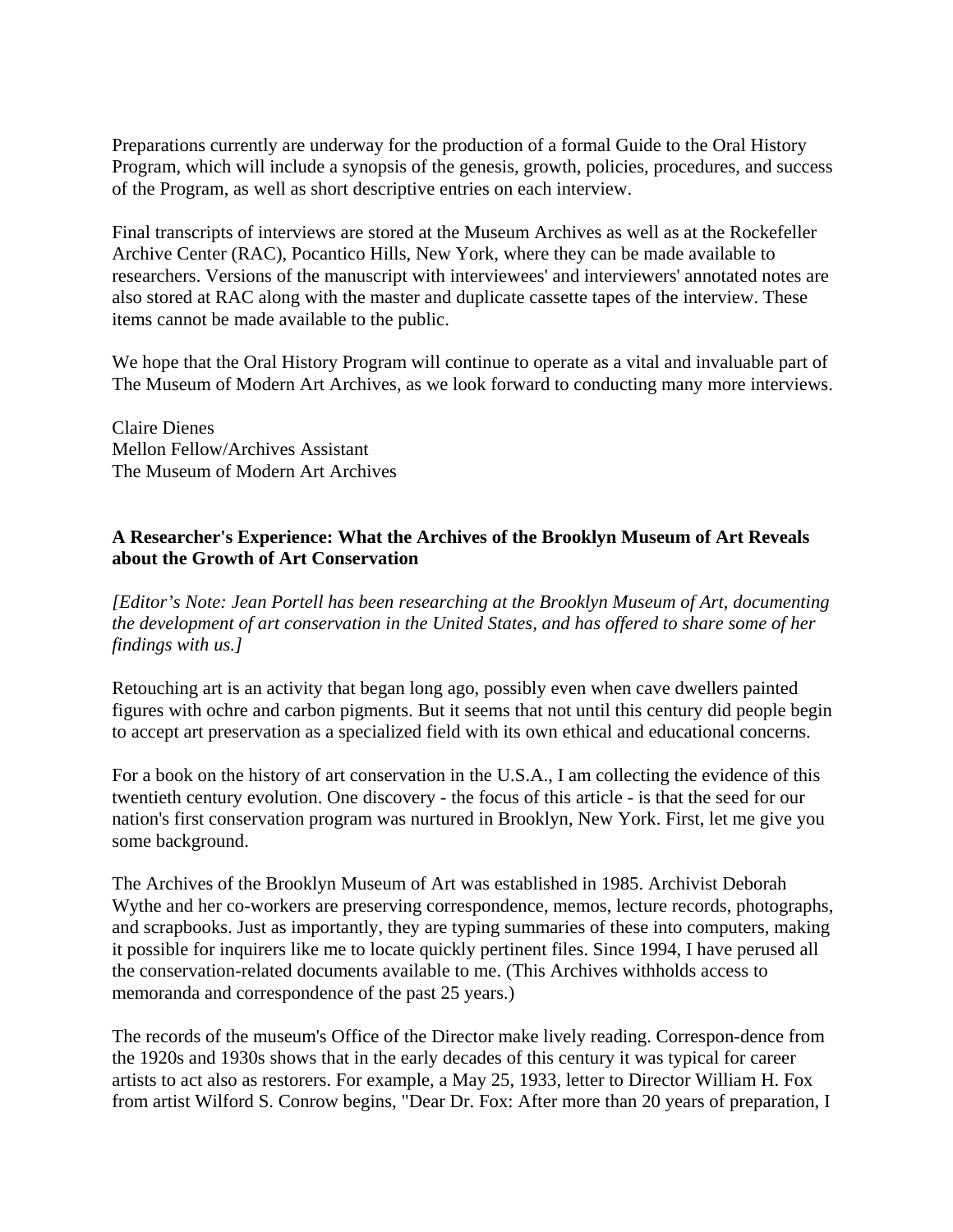am undertaking the cleaning and restoration of paintings as an addition to my usual work of portrait painting." The nature of his lengthy preparation is not specified, but in this solicitation letter Mr. Conrow mentions that he had recently worked on paintings belonging to the Montclair Art Museum and Princeton University. His capability, he states, "includes every branch of picture restoration, relining, and the cradling of panel paintings."

An approximately contemporaneous list summarizing the jobs done in one year at the Brooklyn Museum of Art by E. "Fritz" Schafranek gives an example of the other approach that was typical: art restoration as an aspect of general maintenance. For 3 decades, until 1933, Mr. Schafranek ran the Department of Repairing and Gilding in the basement of the museum next to the carpentry shop. The undated list of 30 items in his job summary for one year includes: "1. Regilding & repairing gold picture frames, 2. Cleaning and varnishing paintings..., 28. Also doing Preparator Work ... mending pottery, vases, plates, figurines." I suspect that the final entry was penned for its amusement value, because Item 30 reads, "And hold the record for catching the most mice and rats...." (A photocopy of this undated one-page list was given to me by both the present chief conservator and a former one.)

In December 1934, the museum hired young Harvard graduate Sheldon Keck to be its restorer, designating him "staff artist." In addition to treating the museum's paintings and sculptures during the next 30 years, Mr. Keck and his partner and wife, Caroline Keck, together with the directors they worked for at this museum, did much to advance the field of conservation.

In 1954 the museum held a major exhibition on the structure, deterioration, and preservation of art. For the "Take Care" show, Caroline Keck wrote a primer of practical information carrying the title "How to Take Care of Your Pictures." The book was published jointly by the Brooklyn Museum of Art and the Museum of Modern Art in an edition of 10,000 copies, and - like the exhibition - it garnered many favorable notices. Having learned from Mrs. Keck that a second edition was put out by Scribners, I wanted to check the book's production details. The Brooklyn Museum of Art Archives did not have this information, and neither did the publications department of either museum. (MOMA did note that they produced a third reprint in 1965, and that the book was out of print by 1974 when they considered doing a revision.) The company that now owns Scribners has kept no information about revised edition it produced around 1978.

While the publication records of this museum book are scant, fortunately many documents still exist to make evident the museum's early involvement with conservation education (as apart from staging didactic exhibitions and training people). The records of the Brooklyn Museum of Art's Director's Office (DIR 1957-58; Dept. of Restoration) reveal a little-known link with New York University. During academic years 1957-58, 1958-59, and 1959-60, a course titled "Fundamentals in Painting Conservation" was taught by Sheldon and Caroline Keck at the museum. So successful was it that the second and third series of Brooklyn-based classes were included in the course catalog of NYU's Institute for Fine Arts.

A trove of archival documents (DIR 1958-59; Exploratory Conference in Conservation) at the Brooklyn Museum of Art reveals that the first academic program for art conservation in this country evolved from a conference held October 23-25, 1958. Edgar Schenck, the museum's director at that time, worked closely with Mr. and Mrs. Keck to organize the "Exploratory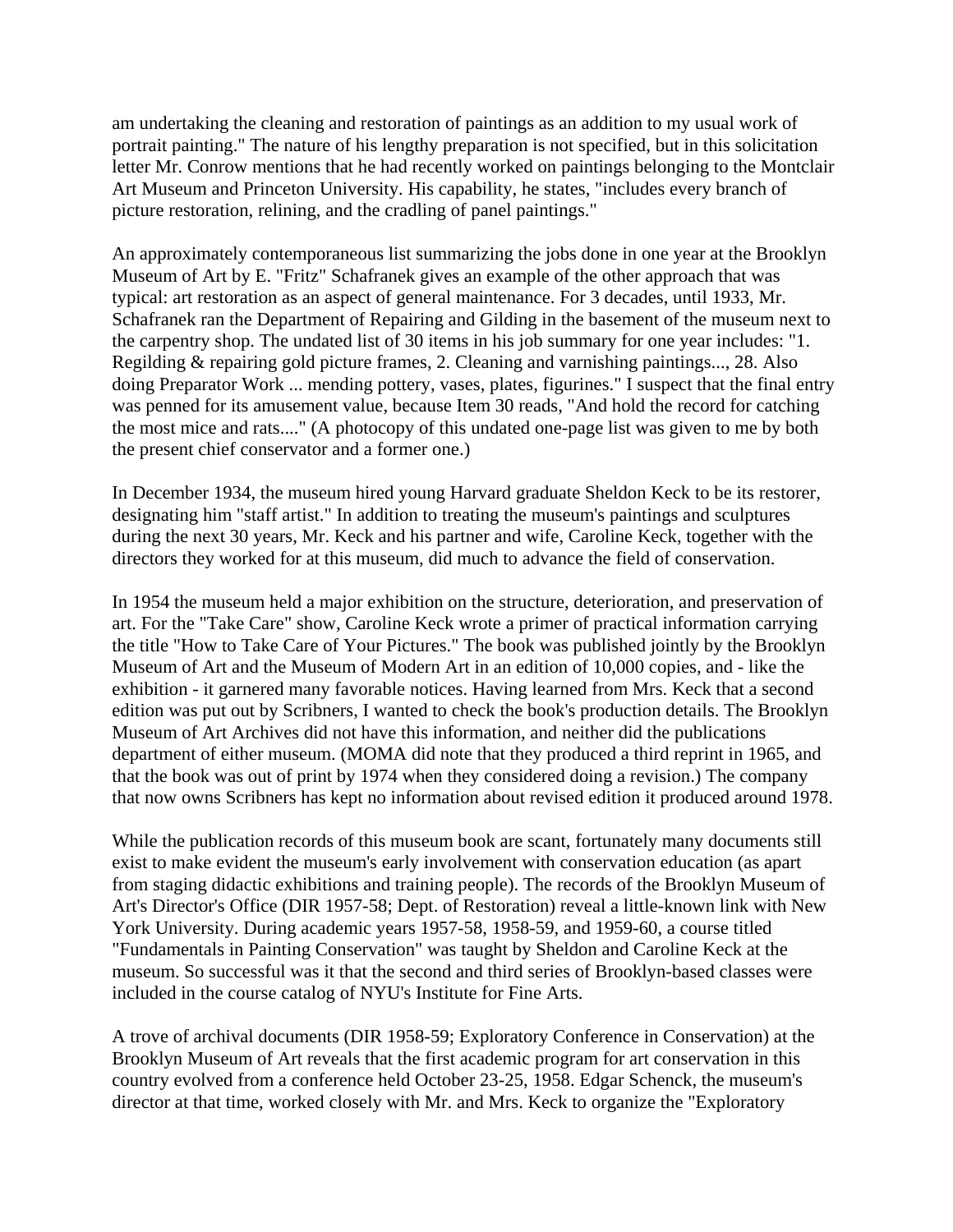Conference in Painting Conservation." With some difficulty, they obtained a grant of \$4,400 from the Rockefeller Foundation to cover the costs of the conference. Sixteen specialist participants and 12 observers came together for the Exploratory Conference. At its close, a museum press release (#581027-16) broadcast this alarm: "A center for research and for training in conservation in connection with the preservation of works of art was described as one of the greatest artistic needs in this country by the three-day Exploratory Conference on Conservation held last week at the Brooklyn Museum."

Three universities, Harvard, Yale, and New York University, had sent observers to the conference. One of these institutions accepted the challenge, and in the fall of 1960 New York University's Institute of Fine Arts opened the first North American art conservation program. Sheldon Keck was one of its planners. (He left the museum in 1961 to become its director.) Again, the Rockefeller Foundation was asked for support; it responded with a five-year start-up grant to NYU of \$500,000. Thirty-seven years later, the NYU program is one of several in North America teaching art preservation.

The Archives of the Brooklyn Museum of Art has proven to be an essential resource, significantly expanding the information I received from the present chief conservator Kenneth Moser and from Mrs. Keck, the Rockefeller Archives Center, and other sources. My experience in Brooklyn convinces me that archivists in other museums may be able to help me track the milestones of art preservation.

Jean D. Portell 13 Garden Place; Brooklyn, NY 11201 718-643-1222; 718-643-8773 fax JeanDP@AOL.com

# **Museum Archives Section, Working Group on Appraisal, "Beyond Just in Case"**

On August 27, 1997, the day before sessions started at the 1997 SAA Annual Meeting, the Museum Archives section sponsored a working group at the Art Institute of Chicago, spending four hours discussing appraisal of the institutional records of museums. The twenty-four participants received a warm welcome, excellent refreshments, and an elegant meeting space from host Bart Ryckbosch, Institute archivist. Prior to coming to Chicago, all had received an extensive bibliography created by the Smithsonian Institution Archives, with suggested readings so that we would all be up to speed on appraisal theory.

The following report is a compilation of notes from the group's scribes, Susan Sucharski, Mary Ann Campbell, Karen DeSeve, and David Bryant; subgroup reporters, Maureen Melton, Laura Graedel, Michele Wellck, and Mary Ann Campbell; and the working group leader, Deborah Wythe. Far from yielding a white paper, as we had originally hoped, the discussions raised many questions and areas for future discussion. The working group consensus, supported by the Section meeting, was that a continuation at the SAA Annual Meeting in Orlando would be worthwhile.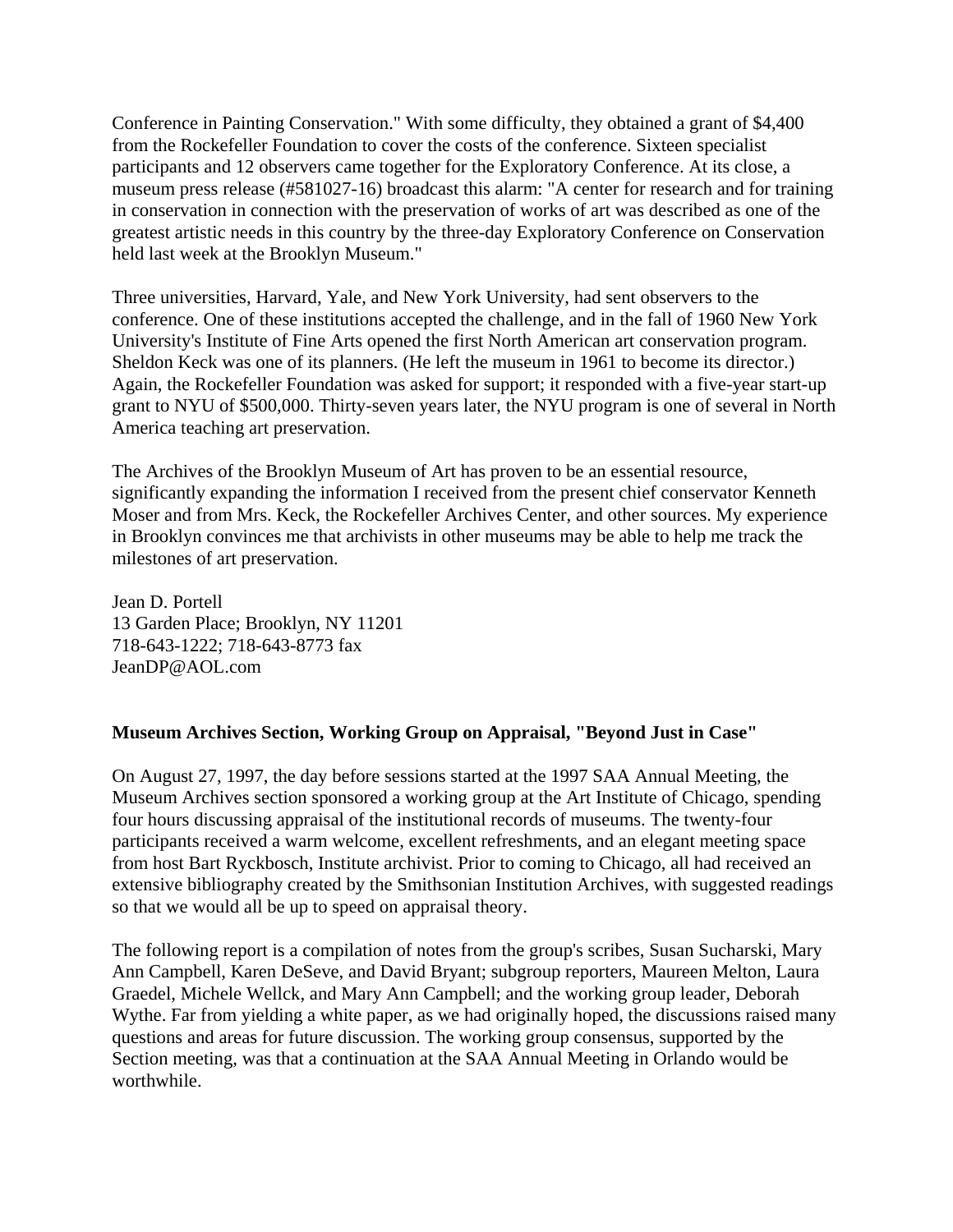First the group outlined some of the general functions of museums, after which we looked at exhibition functions and records in some detail. Participants then broke into four sub-groups: development, education, marketing, and operations. Each sub-group discussed specific issues related to appraisal of records in one of the four categories.

# *Museum functions*

General functions in a museum include but are not limited to the following: collecting; publishing; educating; product development; exhibitions; research; conservation; community outreach; public relations/marketing; governance; registration; repatriation; object acquisition and management; object utilization; outreach; archives; food services; grants/fundraising; museum shop.

The general governance includes a board of trustees; administrative personnel including operations; executive director; finance; personnel; facilities; security; information services; legal services; a collections management group including exhibitions people; conservation; registrar; exhibit installations and interpreters; and money making groups such as events, museum shop, and wholesale and licensing departments. Other activities include curatorial research, publications (scholarly and more general publications), and research and education as part of general outreach programs.

# *Exhibitions*

For a more in-depth look at the inner workings of a museum, the general discussion moved to one specific area, exhibitions planning and installation. The first step is for a curatorial department to provide an inhouse proposal. This would involve a distribution list, lots of revisions, etc.

Several questions followed. Who is the office of origin? Who are the other active offices? If a proposal is rejected, do we keep it? This last question raised some additional issues. If a large institution is involved, keeping large volumes of records may not be desirable. If an institution does decide to keep records, the completeness of the documentation needs to be determined, as this will have an impact on appraisal. It should be noted, however, that the records will always tell something about the curatorial department, but not necessarily "tell something about the director." As part of a "documentation strategy," do we want to document all exhibits - small or large - and, if so, why?

What other kinds of records would be associated with exhibits? Development and finance records were mentioned. The development records could be duplicate records. The budget records may or may not be duplicates. It is the responsibility of the archivist to determine how revealing the material is and whether or not to keep the records. This is a historical judgment to be determined by the archivist.

Exhibitions produce many version of catalog and label text. The archivist needs to ask herself/himself, "how valuable are these drafts to administrators, especially after the seven year period of legal liability? One rule of thumb is to keep the first and last versions.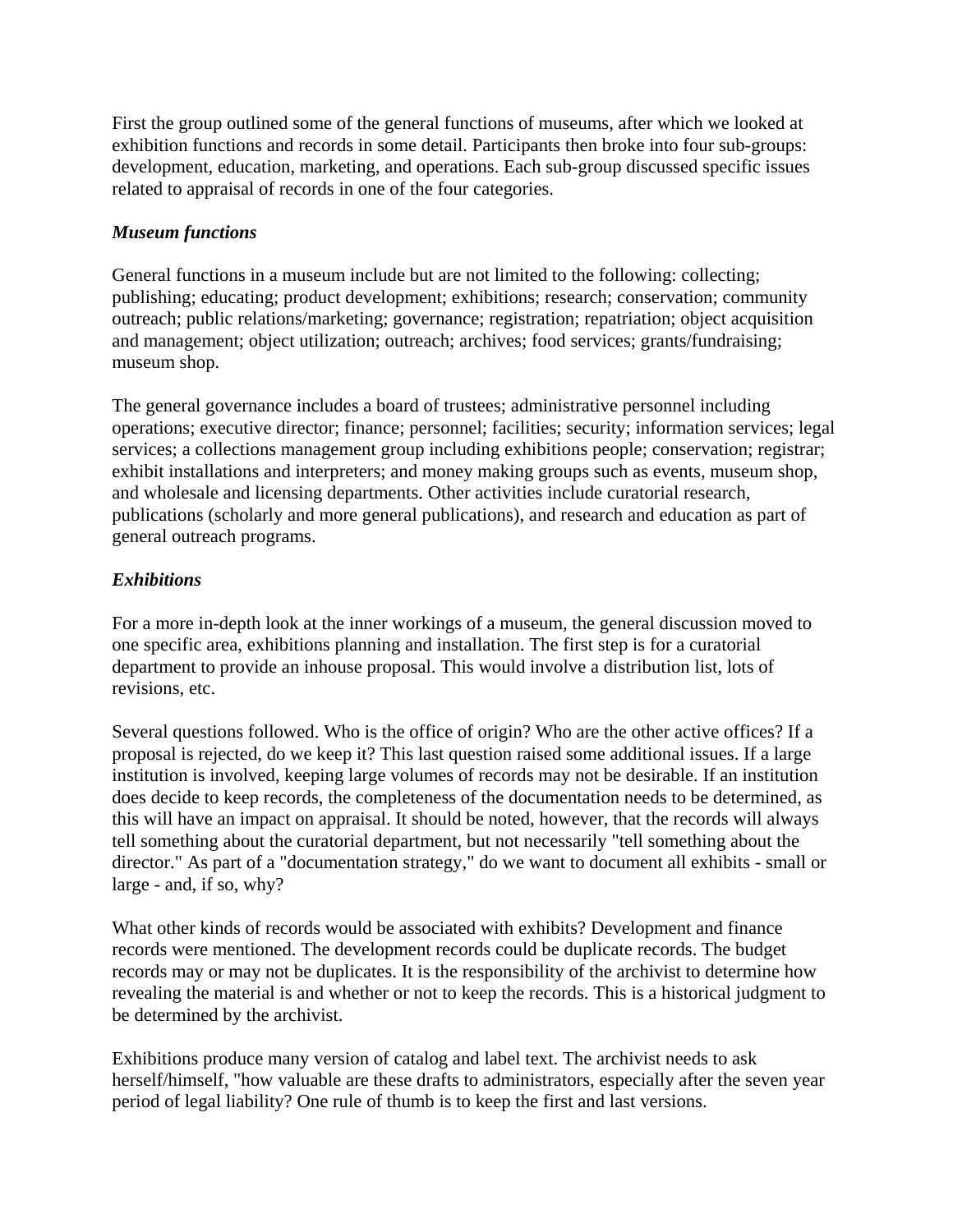Curatorial departments create research files, check lists, loan files, object research files, etc. In evaluating these files, the group noted that loan files may document both acceptances and rejections. Objects that are actually exhibited will show up in the catalog checklist; therefore, checklists created by a curatorial department do not necessarily have to be retained. The exception is small exhibits. Smaller shows often will not have a catalogue, so checklists should be kept for small exhibitions. This assumes that the archivist believes that the draft lists have historical value.

Files found in the registrar's office include contracts, loans, insurance documents, evaluations, shipping information, etc. related to exhibitions. Photo files are also kept documenting the museum's collections and items on loan. Depending on the institution, these files could reside in the registrar's office, photo department, curatorial department, etc.

Exhibition research files would include copies of articles with or without citations. Since notes are probably only valuable to the curator: How comprehensible are the notes? How useful are they, really? Do we want to document the process or document the final result?

Installation records posed a number of concerns. For example, what do you do about labels, wall panels, etc.? Should samples be saved? Should photocopies be made? Do we keep a record, if it mimics what is contained in an exhibition catalogue or found elsewhere? (Note: Museum of Fine Arts, Boston, MA does not retain these records.) Should blueprints, drawings, models, installation photos, paint and paper samples, etc. be retained or can they be discarded?

The only question asked about publications was "Who did it?" No further discussion ensued. The last issue that was part of the general discussion was in house training files and the only question was whether or not we need to know more about how this activity is conducted, and if records need to be retained that document that process.

# *Development*

Important documents to seek and preserve include those that show the direction of development's attention and priorities: new initiatives, new directors or trustees, approaches to individuals or companies.

Issues discussed by the development group included the need to check with the granting agency to see what requirements there are to 'close out' the grants. It was noted that some agencies, such as NHPRC and NSF do not keep copies of all proposals.

Annual fund and membership lists may be problematic for research purposes because of confidentiality issues. Note that unique and important members and donors of the institution will probably by documented in other places than on membership lists, which may be too voluminous to be worth keeping.

Donor research may have historical value, but is likely to be too voluminous to retain. The archives may want to consider setting a dollar value below which records are discarded.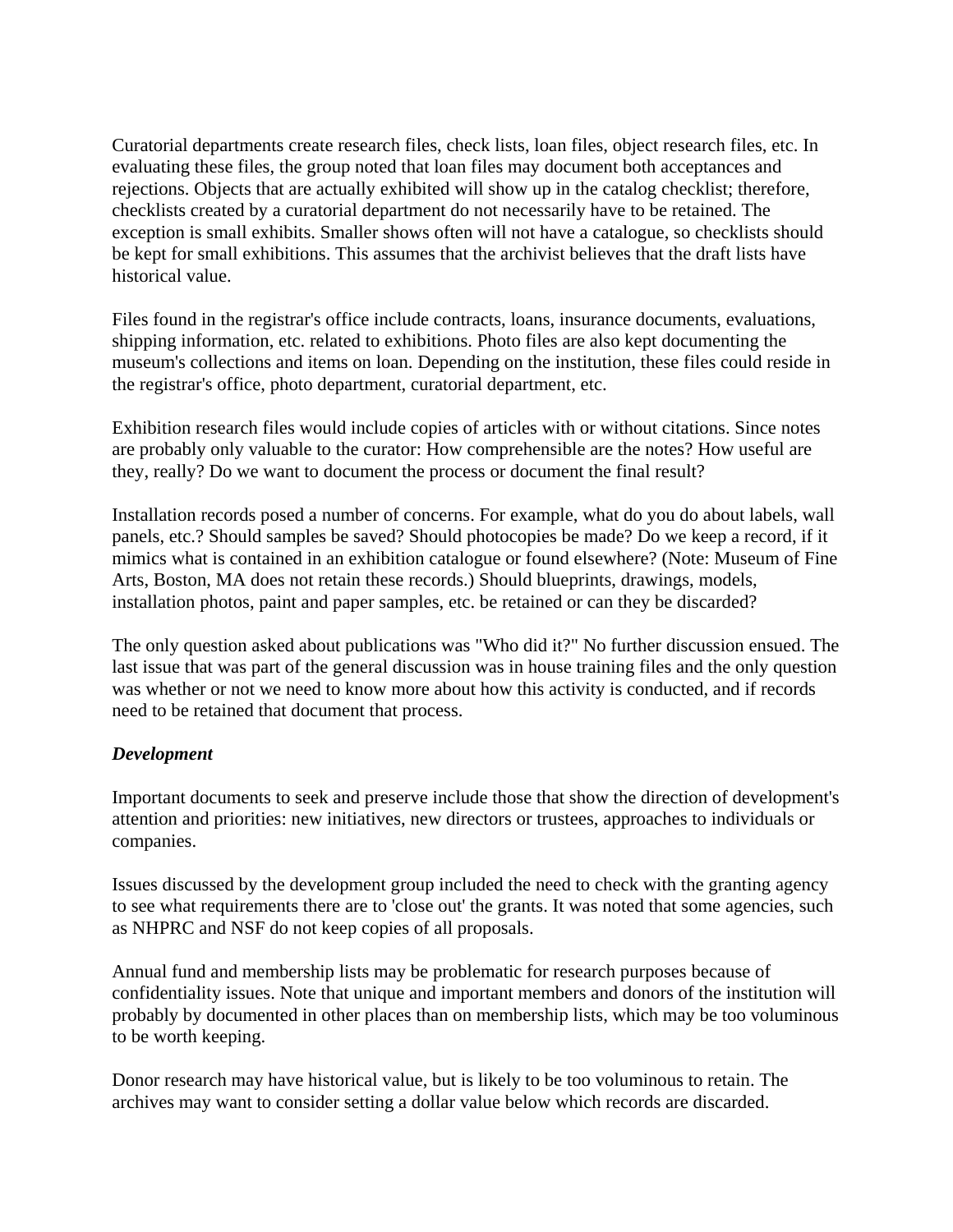Restrictions are an important issue in development records and should be discussed with the records' creators. A restriction of 15 years or perhaps longer may be necessary.

# *Education*

First, we discussed some of the major functions of education departments, and then discussed the types of records those functions might yield. We only had time to do the following categories: Eduction: docent programs

Most of our institutions have docent training programs that are part of the education department. In all of our institutions, we thought the docent programs were underdocumented. We want to know more about the history of these programs, yet there is often not much information in the department--perhaps since most docent activity is volunteer activity, without a lot of staff involvement or paperwork. Among records retained are/would be: annual activity reports, newsletters, training packets, participant lists, and some videotaped presentations of training programs.

# *Education: events*

Most of us have ephemera, posters, brochures, newsletters, etc., promoting public programs and events. Most of us keep one copy of each publication for reference. Most felt that while these things have limited historical value, they have strong exhibition value. People like to see old programs, and the like on display, so these printed materials are often kept, even if they are not strictly archival or original.

# *Education: lectures/symposiums*

Most of us keep correspondence, records documenting the planning of these events, and one copy of brochures, etc. We would like to have more documentation of lectures, such as notes or videotapes, especially from important visiting artists, performers.

# *Education: tours, travel*

Most agreed that tours given for members were mostly done to make money for the institution, not particularly to advance cause of scholarship. We keep/would keep itineraries, lists of participants, reports of unusual events for legal purposes (accidents, deaths, robberies), but dispose of most of the administrative/duplicate materials documenting the finances and logistics of the trip, which are probably kept by financial anyway.

#### *Education: exhibition labels, catalogs, etc.*

Some museums have interpretation staff who generate lots of materials such as label copy, publication copy, catalogue copy for exhibitions. We would keep whatever documents the departmental activity in regard to the creation of labels/text, etc. Some archives are saddled with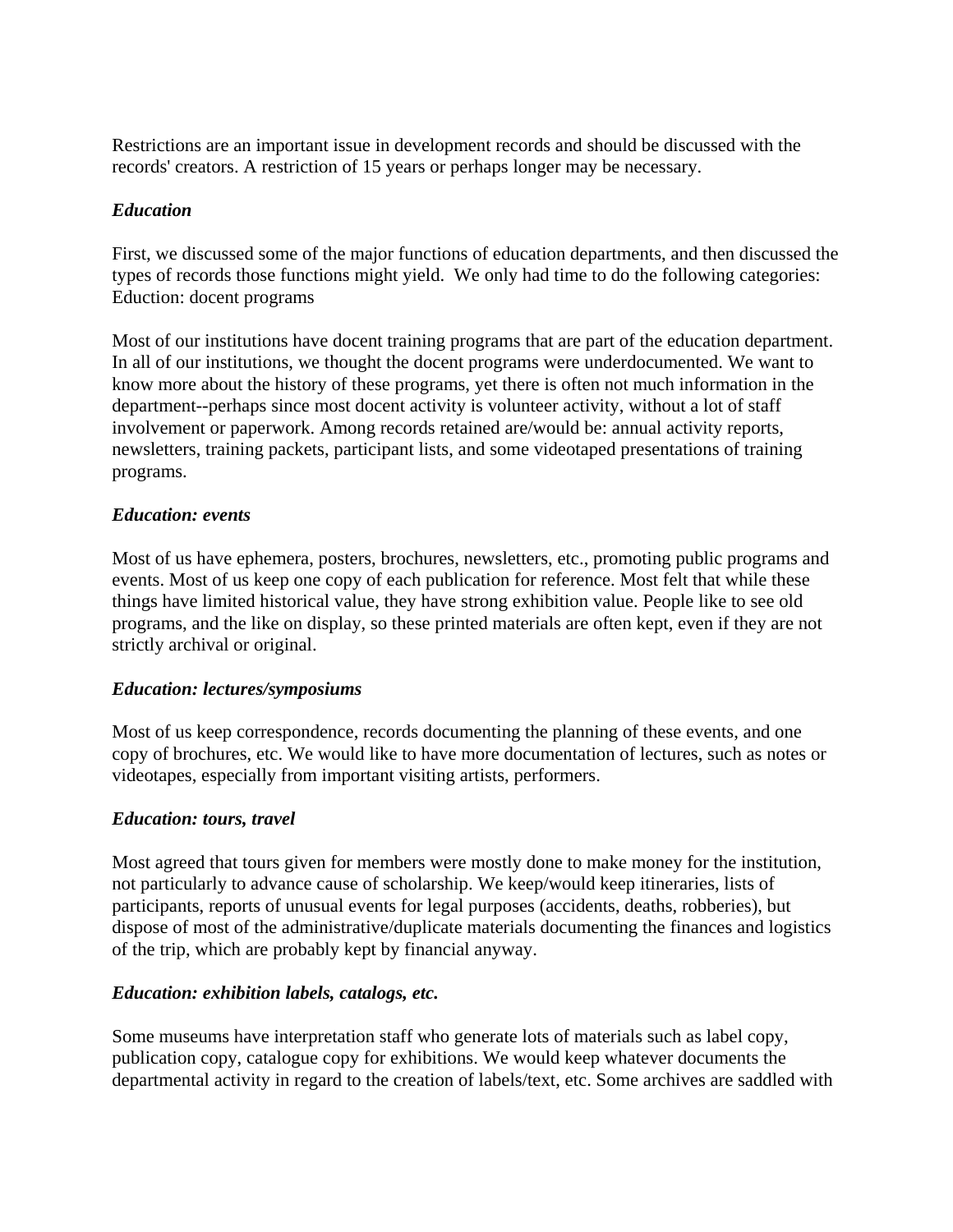large amounts of text from publications, curatorial departments that repeat holdings of education. Disposition is necessary for duplicated materials.

# *Education: banners, large posters*

One archivist does save one copy of all banners and posters in an offsite location. Many of us do not have the room to preserve large format materials and unfortunately cannot save these types of oversize materials.

# *Education: special need programs*

Keep originals documenting staff functions re handicapped visitors, including correspondence, reports, Braille samples, 1 copy of printed materials for special needs visitors, accessibility program documentation.

# *Education: school visits*

Keep records re operation of school programs, such as policies, budgets, guidelines, etc. Toss records documenting details of specific visits by school classes.

#### *Education: visitor surveys*

Keep statistical overviews, summaries. Toss actual survey forms.

#### *Education: contests*

Keep guidelines, policies, one copy of announcement, press clippings, winning submissions, etc. Toss most of entries after administrative use.

# *Marketing*

In discussing marketing as it relates to a museum, we looked at it as a "function" not as a department. The activities associated with marketing are selling products either through the museum shop, product development, licensing, photography, promotional activities, publications, museum cafe, facilities rental, museum admissions, museum sponsored travel, etc. In other words, any activity that makes money for the museum.

What kind of records do these functions produce? The museum shop produces financial records (administrative records); policy documents (what do we sell?); licensing documents; inventories. It is important to know what the museum and the shop sells, but it is not critical to archive every item. Summary reports should be sufficient.

Product development and licensing files include proposals; product files; exhibition-related product files; administrative files; copyright/permission and licensing files; supplier files. Proposals are files related to new products for wholesale distribution and/or for museum shop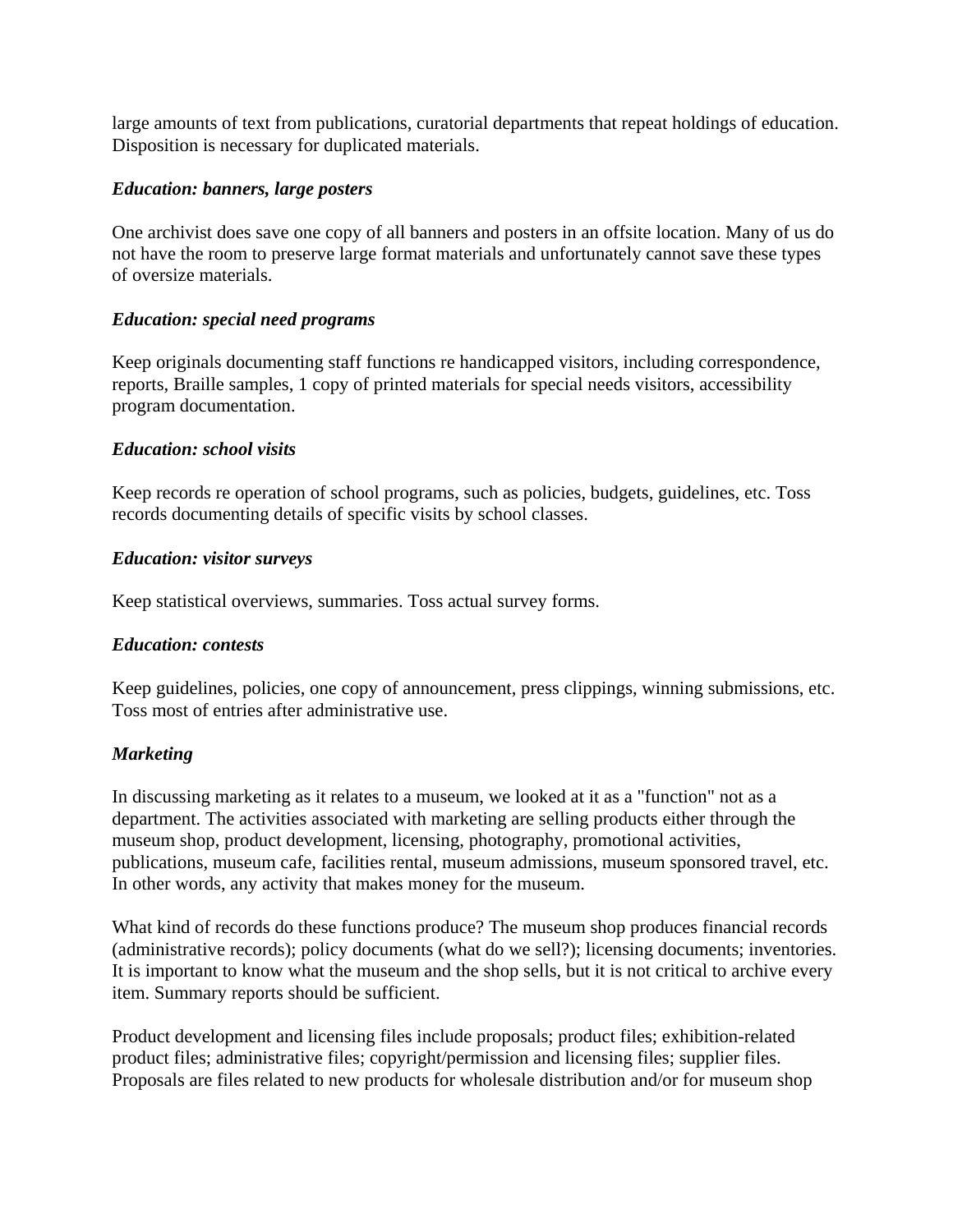sales. Product files include designs, correspondence, contracts, photos of objects, and finished product. It also includes products that are produced and products that are rejected.

All summary reports are part of files found in product development and licensing departments. Exhibition files include summary finance information that may or may not need to be kept. Administrative files contain a history of the supplier relationship; and what sells and what does not sell. Everything sold does not necessarily need to be documented and many financial records associated with this department will show up elsewhere.

Important legal information is contained in the copyright/permission files and these files should be carefully reviewed to determine legal limitations for contracts, permissions, etc.

Museum shop files include ordering records which probably need not be retained. Policy information for the shop can be found elsewhere (e.g. minutes). Shop material has value in that it documents exhibitions. Should shop products related to exhibits be collected and preserved as part of the museum archives? Not every item needs to be saved if there is a copy in a catalogue that can be made part of the permanent record.

Administrative records related to marketing should be preserved. Financial records, policy documents (at the administrative level), planning documents, and the monthly plan all document the administrative value of the marketing function.

Museum cafe and facilities rentals include contract records and museum policy records. For both functions, museum policy records can be found at the administrative level. Facilities rental records, on the other hand, also include weekly and daily function reports, files of people at the museum (injuries, security issues, accident reports, etc.), flyers, photos, etc.

It is felt that summary reports for both departments should be kept. But ephemera, photo set-ups for events, and flyers, all part of the facilities rental function, were interesting but not critical to preserve.

Museum publications files include exhibition related (object) files; author files; rights and reproduction; subscription files; copyright files; publisher files. More specifically, the rights and reproduction files include contracts, preliminary correspondence, photo orders, and research files. These four categories of files appear to have only an administrative value. If an object index exists as part of this record series, where does it go and does it have administrative value? What about author files? How much material should be retained? How important are author files?

Since there are copyright issues surrounding publications, should contract files be maintained in order to track permissions? Who is responsible for the burden of proof? Do these files have research value once these issues have been resolved?

Electronic records pose other problems and issues surround these records create another whole group of files: electronic records policy, current status of research files and policy development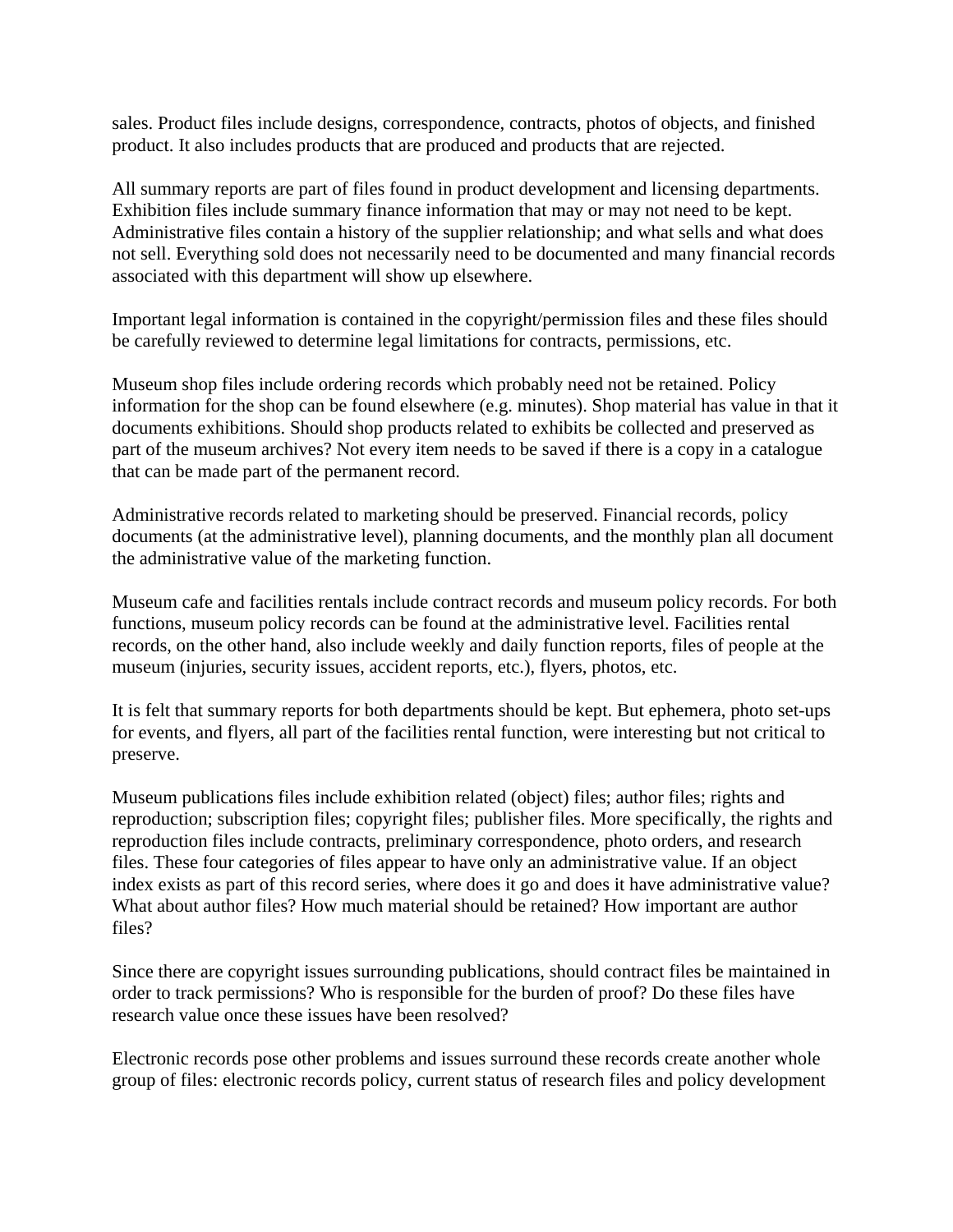files related to electronic publishing issues, etc. It is felt that publisher files have administrative value and are considered administrative records.

The promotional part of the marketing function includes the creation of brochures, advertisements, displays for events, public relations files, press releases, radio and TV spots and other types of audio visual material, etc. The general consensus was that the critical policy material would be retained by the director's office; a copy of the brochure should be retained, and that no radio tape or TV tape should be kept.

The World Wide Web was the last topic on the agenda and this issue was left for another meeting.

# *Operations*

We began by determining what functions might be included under 'operations.' We came up with security, maintenance/building operations, computer services, construction/design, grounds, admissions, remote storage/remote locations, cabinet shop, electrical, plumbing, safety/emergency response, and environmental monitoring. Of these, we agreed that the common ground for the greatest number of museums would consist only of: security, maintenance/building operations, construction/design, grounds, safety/emergency response, and environmental monitoring. We then tried to think of the record series that we would definitely want to preserve for each subsection of operations. We know these aren't comprehensive lists and that each museum's peculiarities of administrative structure and functions will require local alterations. (Also, like all the other groups, we could have kept talking about this for at least another hour.)

#### *Operations: security*

We agreed that we would like to collect and preserve: policies and procedures; annual and/or summary reports; admission statistics; theft and damage reports (and records documenting follow-up and consequences); incident reports (and records documenting follow-up and consequences) [We were not sure that we really needed to retain every report of graffiti in the restrooms, so might suggest saving only the records of the more major incidents if there is staff time available for selective retention]; staff lists; blueprints and/or diagrams (though we thought it unlikely Security would relinquish control of these).

Questions we had relating to security records revolved around being selective, as mentioned about, and what to do if your museum contracts out for security services.

#### *Operations: maintenance*

We agreed that we would like to collect and preserve: policies and procedures; annual and/or summary reports; photos documenting facility and grounds; condition reports of facilities; incident reports (be selective and keep significant ones only?); plans and/or blueprints (be selective and keep only those which document changes in the appearance and character of the facilities? Or keep all, even if documenting minor changes like moving an outlet?).